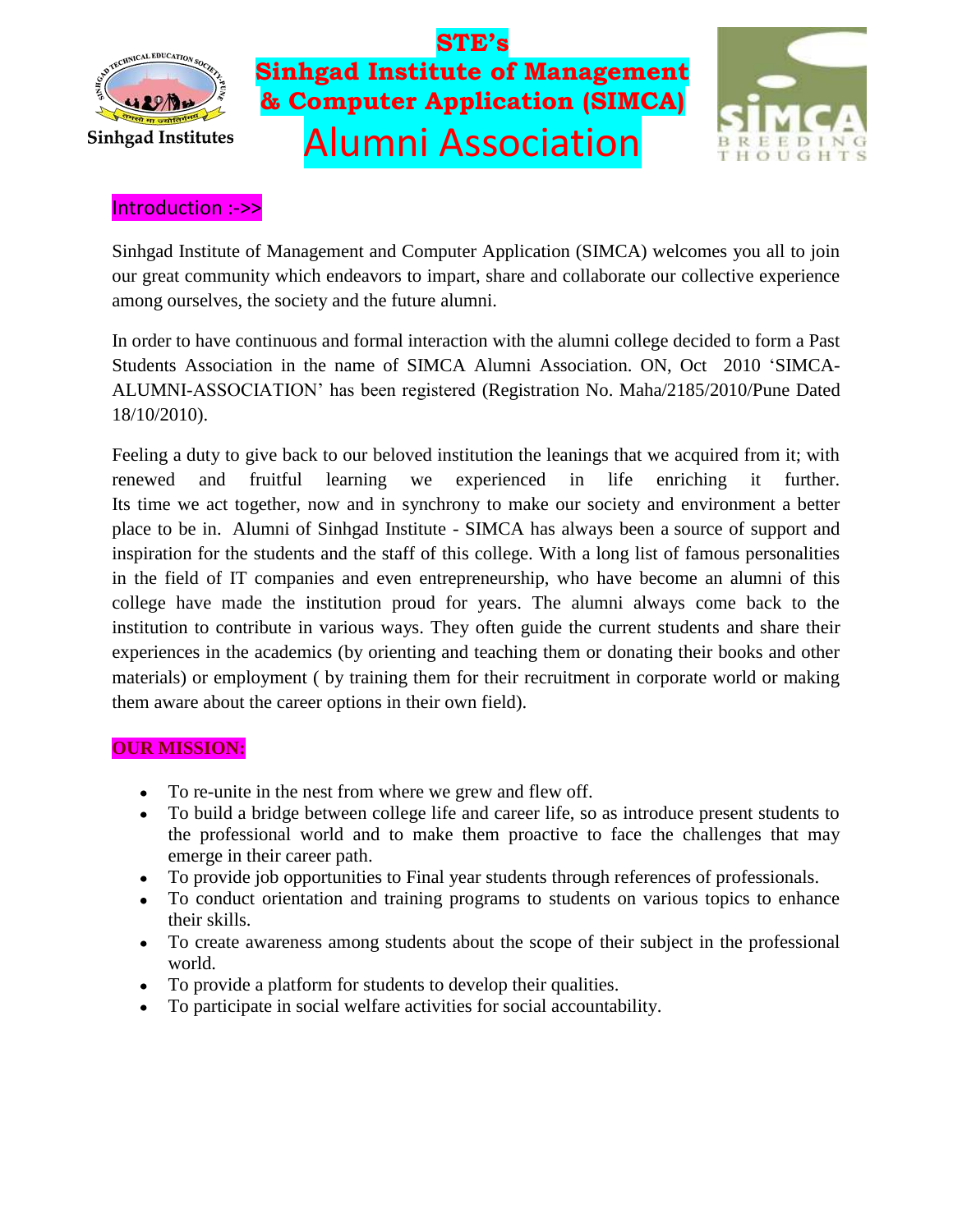



### **Alumni Founding Committee**

| Sr.No. | <b>Full Name of the Member of Governing Body</b> | <b>Designation</b> |
|--------|--------------------------------------------------|--------------------|
|        | Prof. Maruti Nivrutti Navale                     | President          |
|        | Dr. Apoorva Aanand Palkar                        | Secretary          |
| 3      | Mr. Debesh Kumar Biswas                          | Treasurer          |
|        | Mr. Gaurav Gopal Panse                           | Member             |
|        | Mr. Vaibhav Arjun Sarde                          | Member             |
| o      | Ms. Shweta Vaibhav Sard                          | Member             |
|        | Mr. Vishal Pundlikrao Jagtap                     | Member             |

### **Alumni Founding Executive Committee**

| Sr.No. | Name of the Member   | <b>Contact Number</b> | <b>Batch</b> |
|--------|----------------------|-----------------------|--------------|
|        | Mr. Mayant Shah      | 9970010736            | 2005-07      |
|        | Mr. Vivek Agarwal    | 9371923132            | 2005-07      |
| 3      | Ms. Aditi Koranne    | 9892163384            | 2008-10      |
| 4      | Mr. Pablo Ghosh      | 9158553841            | 2005-08      |
| 5      | Mr. Vinit Rajpurohit | 9975613092            | 2007-09      |
| 6      | Mr. Abhinav Suman    | 9767032563            | 2007-09      |
| 7      | Mr. Jay Rohira       | 9049481343            | 2007-09      |
| 8      | Mr. Ashwani Ajwani   | 9049481415            | 2008-10      |
| 9      | Mr. Pralhad Sahu     | 9373459280            | 2007-09      |
| 10     | Ms. Rajshri          | 9960826541            | 2008-10      |
| 11     | Mr. Mahendra Gupta   | 9922895261            | 2007-09      |
| 12     | Ms. Janhvi Bhosale   | 9881199074            | 2007-09      |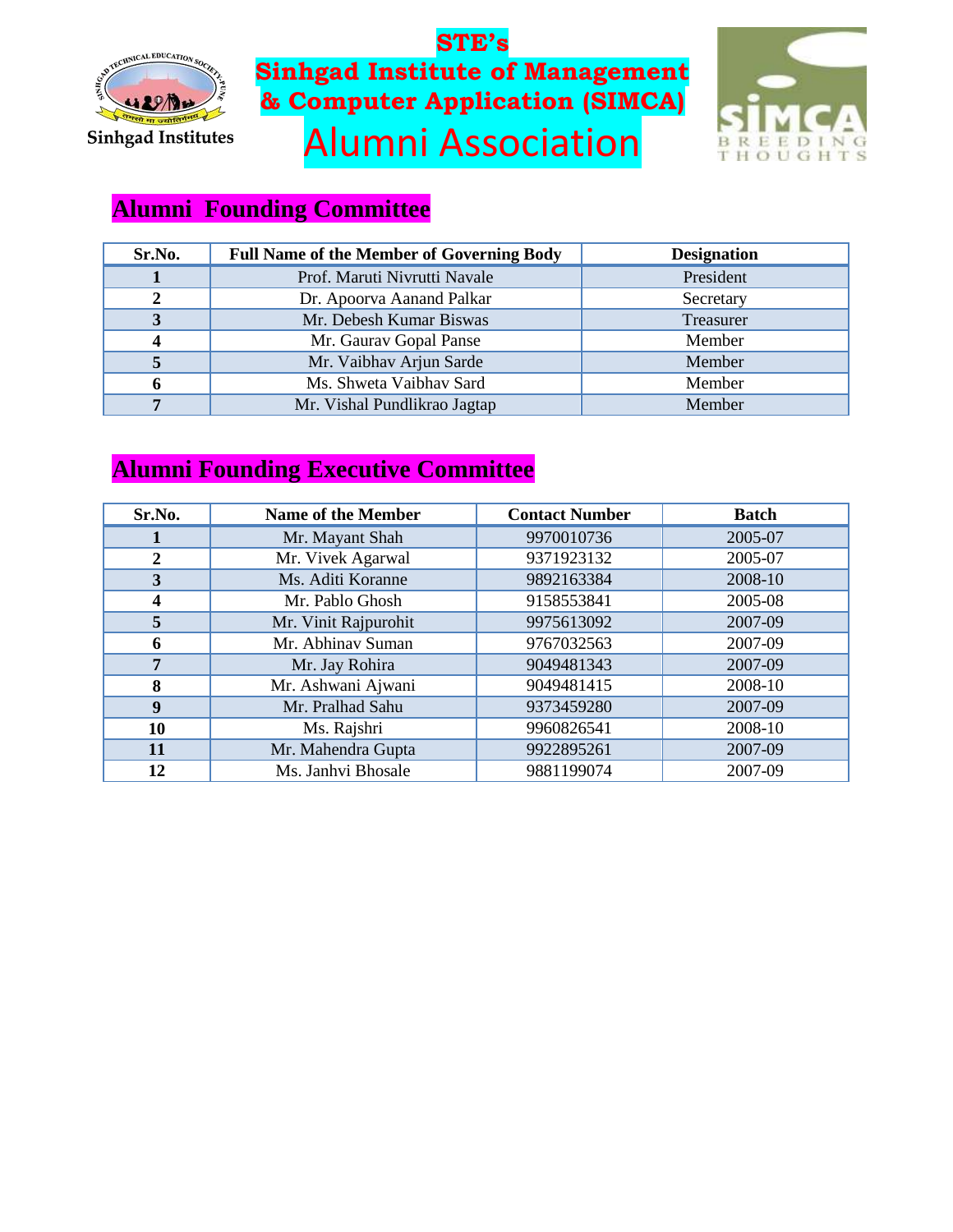



### **List of Alumni**

**LIST OF TOP TEN MOST RENOWNED ALUMNI OF THE DEPARTMENT WITH THEIR DESIGNATION**

| <b>Year Of</b><br>Passing | <b>Name</b>             | Designation            |
|---------------------------|-------------------------|------------------------|
| 2007                      | Mr. Jayesh Wairale      | Project Manager        |
| 2008                      | Mr. Vinayak Ujalambe    | Team Lead              |
| 2009                      | Mr. Nitin Ganeshar      | Asst. Professor        |
| 2010                      | Mr. Rohit Deshmukh      | Sr. Software Developer |
| 2010                      | Mr. Hrishikesh Deshmukh | Sr. Software Developer |
| 2011                      | Mr. AmitKumar Patil     | Entrepreneurship       |
| 2011                      | Mr. Harshal Rawade      | QA Manger              |
| 2011                      | Mr. Sanjay Rahane       | Oracle DBA             |
| 2012                      | Mr. Abhijeet Annaldas   | Software Developer     |
| 2012                      | Mr. Rohan Deokar        | Software Developer     |
| 2013                      | Ms. Priya Pataslar      | Software Developer     |
| 2014                      | Mr. Nilesh Wayal        | Software Developer     |
| 2015                      | Mr. Ankit Lakhotiya     | Software Developer     |
| 2016                      | Mr. Sagrika Arland      | Software Developer     |
| 2017                      | Mr. Tushar Balwani      | Software Engineer      |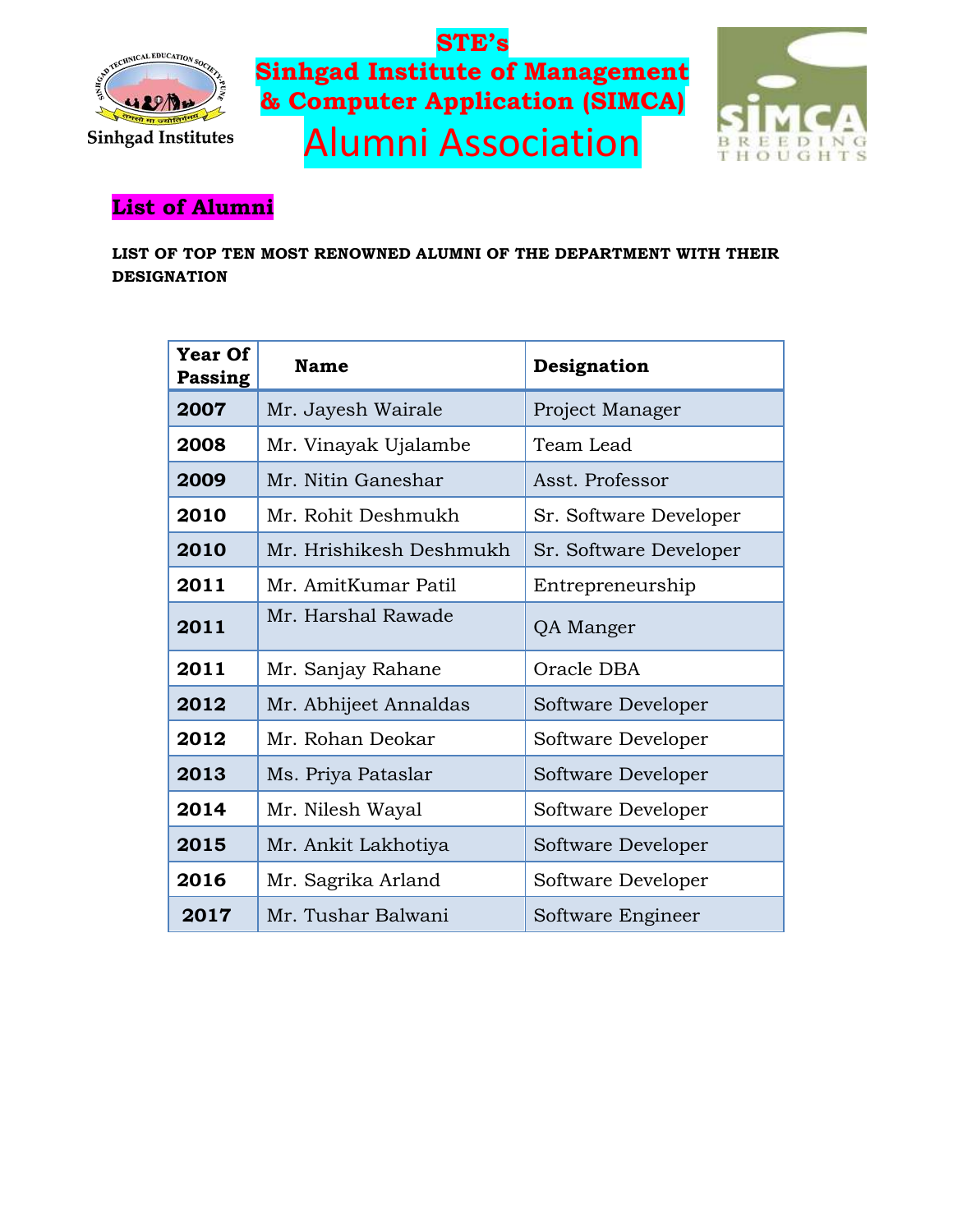



### **Batch-Wise Alumni Count**

| Sr. No.      | <b>Batch</b>          | <b>No. Of Students</b> |
|--------------|-----------------------|------------------------|
| 1.           | 2004-2007             | 48                     |
| 2.           | 2005-2008             | 56                     |
| 3.           | 2006-2009             | 53                     |
| 4.           | 2007-2010             | 65                     |
| 5.           | 2008-2011             | 56                     |
| 6.           | 2009-2012             | 54                     |
| 7.           | 2010-2013             | 57                     |
| 8.           | 2011-2014             | 175                    |
| 9.           | 2012-2015 & 2013-2015 | 350                    |
| 10.          | 2013-2016 & 2014-2016 | 104                    |
| 11.          | 2014-2017             | 8                      |
| <b>Total</b> |                       | 1026                   |

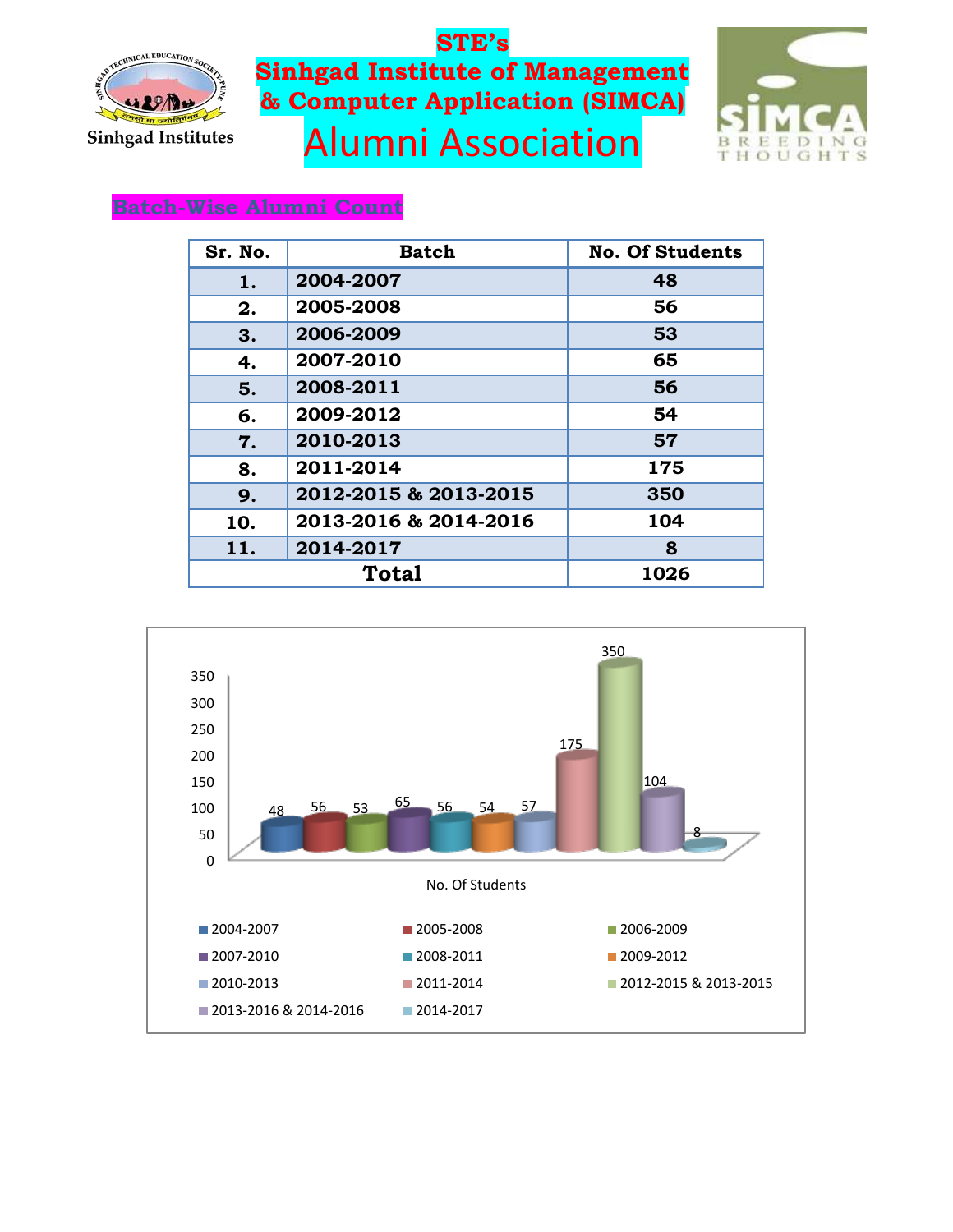



### **Alumni Experience in SIMCA**

What do our alumni say about their experience as MCA students at SIMCA? They say it changed their lives, deepened their understanding of the world, and opened unexpected opportunities for them.



**MISS NEERU KOUL MCA, 2008-11 BATCH, SIMCA**

"My college years have gone by so fast, and I cannot believe they are almost over. My life in SIMCA not only prepared me for my career, it prepared me for life outside of my career. I gained skills that cannot be taught. I learned so much during my time there, and I am not just talking about the course I studied. The best thing to come out of college for me was that I learned a lot about myself, college was really a journey of self discovery for me. All professors of SIMCA are so corporative and their advice has helped me manage my time a lot better".



**Mr. ISHANK WALIA MCA, 2008-11 BATCH, SIMCA**

"I am so grateful for my institute, Sinhgad Institute of management & Computer Applications (SIMCA), who empowered me with all required knowledge and skills. I admire the support and care given to me by SIMCA .I was inspired by the teachers who had great knowledge and wisdom and they were approachable any time when I had problems. SIMCA made me feel homely and I appreciate the personal care they gave me .With the continuous support and encouragement from my teachers I acquired two certifications viz CCNA and IBM Certified Database Associate. The placement support was fantastic and I got my dream job in Codewala, Pune, as Network Administrator, through their constant effort".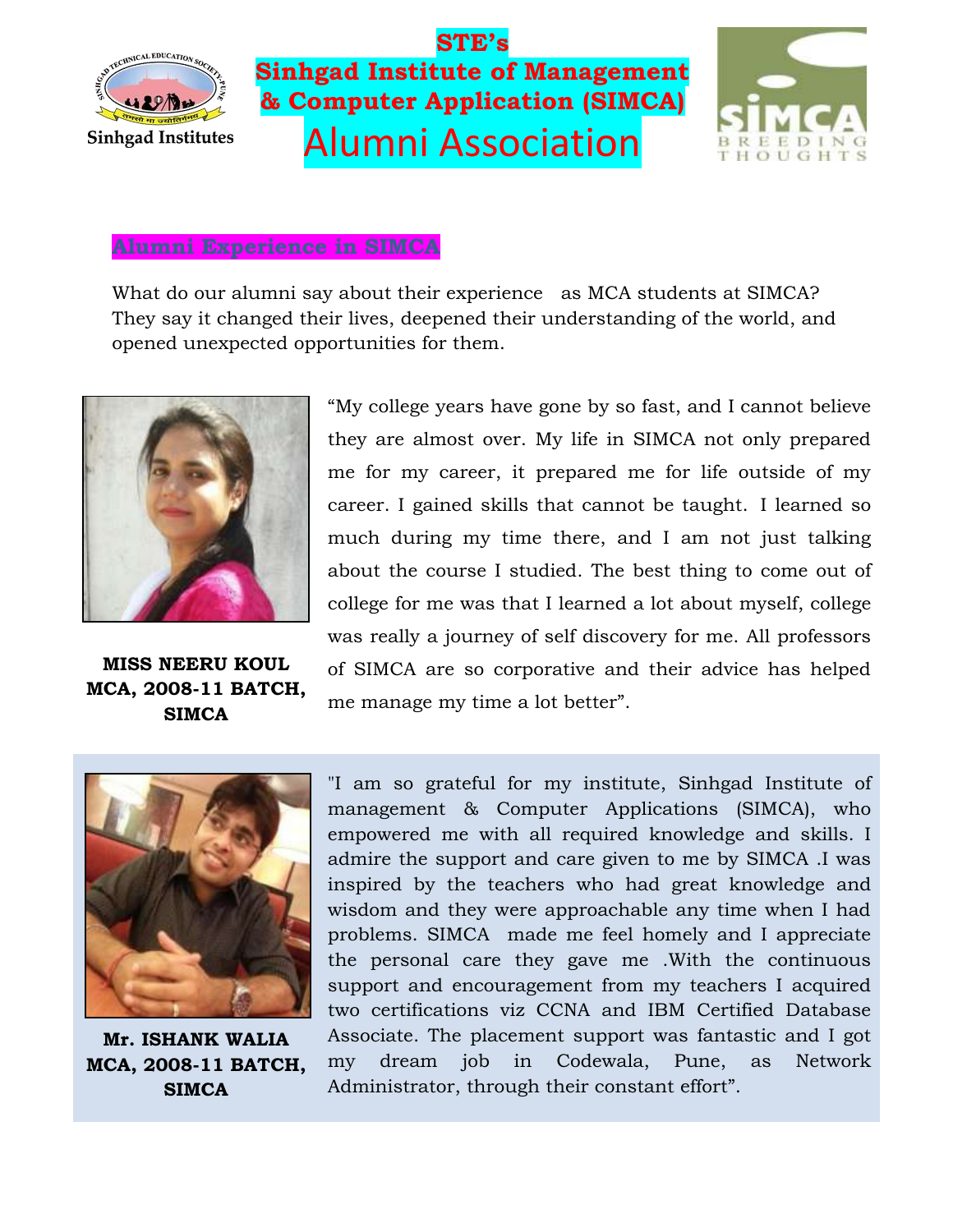





**MR. ROHAN DEOKAR MCA 2009-12 BATCH, SIMCA**



Thank You SIMCA…



**MR. NIKHIL MANE MCA, 2007-10 BATCH SIMCA**

"SIMCA has played a transformational role in my life. It shaped me to what I am today. "I completed my bachelors in commerce from rural area of Dhule district and then I took admission to MCA in SIMCA. During the first year of my MCA I realized that I am week in my communication and worried after MCA how I will cope up with the Industry environment. But the structured programme which takes into consideration the unique needs of the students, the excellent industry academic interface, the teaching and mentoring by the eminent faculties as well as mentors from the industry made me confident in accepting the challenges. Today I successfully completed my MCA and placed in reputed MNC."

#### Thank you SIMCA ………..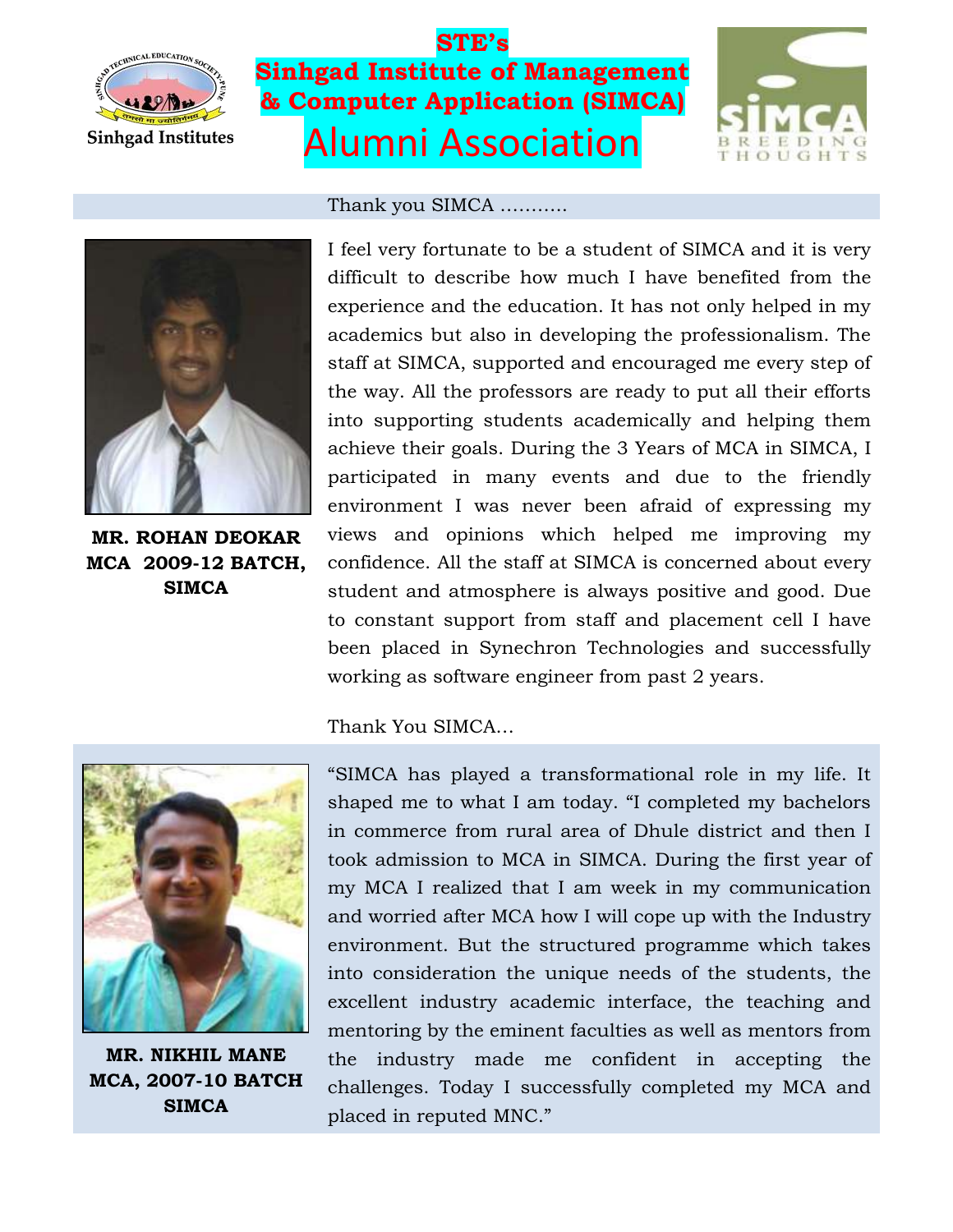

Thank you SIMCA and all the best ………





"I experienced a great deal of personal growth during my time at SIMCA, improving specific knowledge bases and managerial skills by participating actively in the cocurricular, extracurricular activities and the perfect industry interaction. The faculty at SIMCA is outstanding. I found each of the instructors to be positive, hard working and accessible professionals".

**MISS PALIT PUSHPITA MCA, 2007-10 BATCH, SIMCA**



**MR. VIKAS RATNAKAR MAHAMUNI, BMC Remedy ITSM Consultant at Capgemini India. MCA, 2007-10 BATCH SIMCA**

"Since the first moment I came to SIMCA, I was met with nothing but energy and enthusiasm. The faculty and staff at this institution are top rate. The facilities at the SIMCA are impeccable and the variety of services available made me always feel much supported. This Institute has so many opportunities for the students to get the help they need. Professors helped me beyond words I can say. I felt that college environment was very friendly starting from teachers to students. I can't ignore the highly cooperative administration, principal & best director of the Institute. The Institute keeps the student first. You will not be let down. I really believe it is a privilege to come to this Institute. In my years here I had the greatest time ever and made some of the best friends a person could have. All of the teachers were AMAZING!!!! I would also appreciate here the highly dedicated placement cell, which was quite professional in terms of multimedia power point presentations on important placement topics, provision of helpful information for placements and the required assignment tasks along with complete research work on the fruitful websites of all business companies and never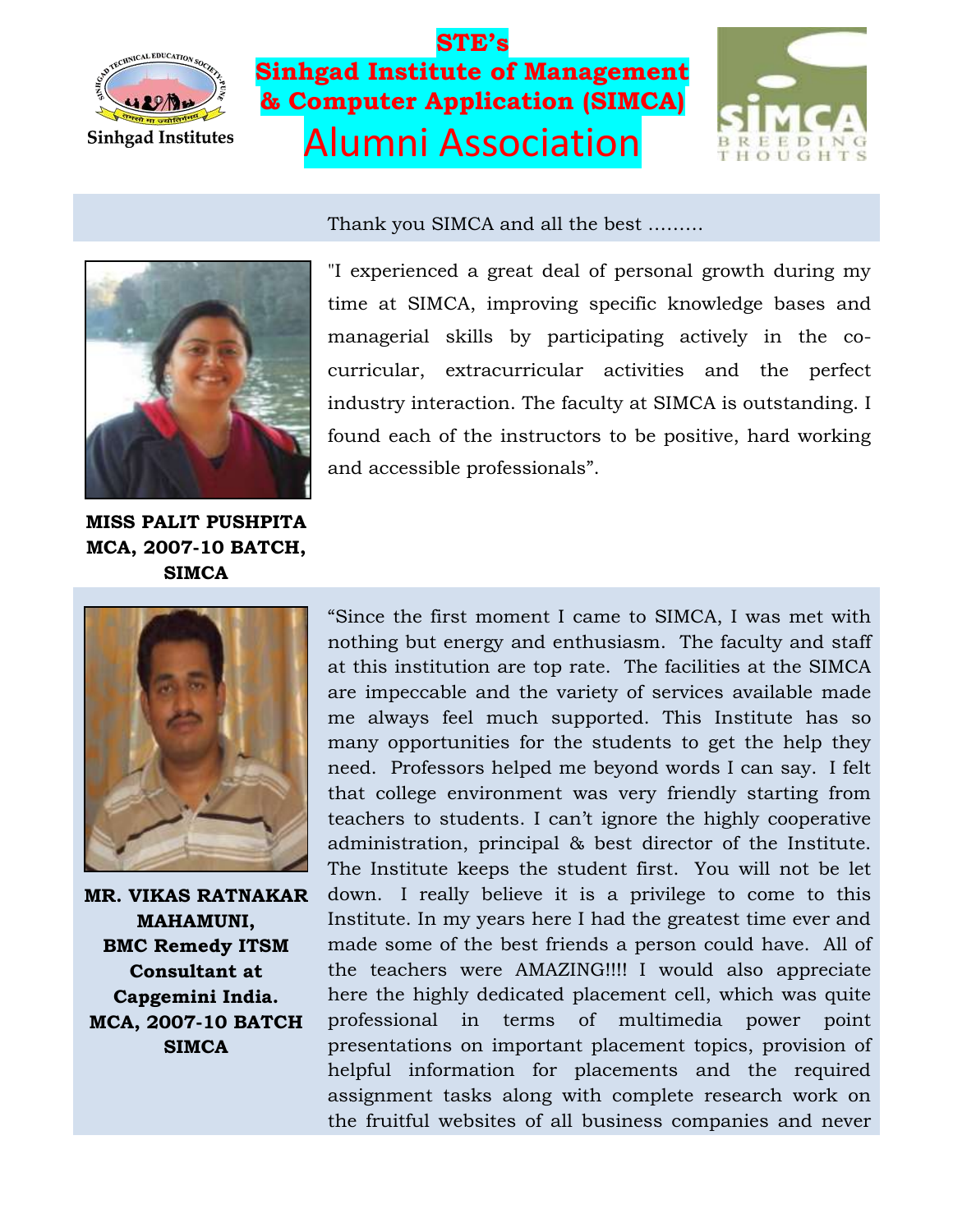



the less root map, indicators of assignment guided by head of department repeatedly to be exactly on the track of assignment."



**MISS PRIYA PATASKAR Software Engineer at Persistent Systems Ltd. MCA, 2010-13 BATCH, SIMCA**

As a student in SIMCA, one gets lots of knowledge and cooperation. Right from taking admission, the personal caring begins and one finds very cozy study atmosphere at SIMCA. Here I got very friendly atmosphere, being provided by faculty as well as by the administrative staff The placement assistance helped me realize my capabilities by helping me with internships and today I am well placed in Persistent Systems Ltd a reflection of the fine education we have received at SIMCA. The entire curriculum of MCA was wonderful and fulfilling experience at SIMCA.



**MISS DHANASHREE DIVE**

The MCA course taught here is very advanced. Lab sessions and practical contribute a lot in academic progress. Each student gets computer for practice in lab. It is very important to do practice on programming languages. Educational system is very good. It helps to improve personality as well as overall aspects towards life. The staff is cooperative and teachers always help students. The value added programs like English Communication, Alumni student's Meet, seminars, guest lecturers conducted at the institute help to foster students' confidence. SIMCA, my institute, has played an important